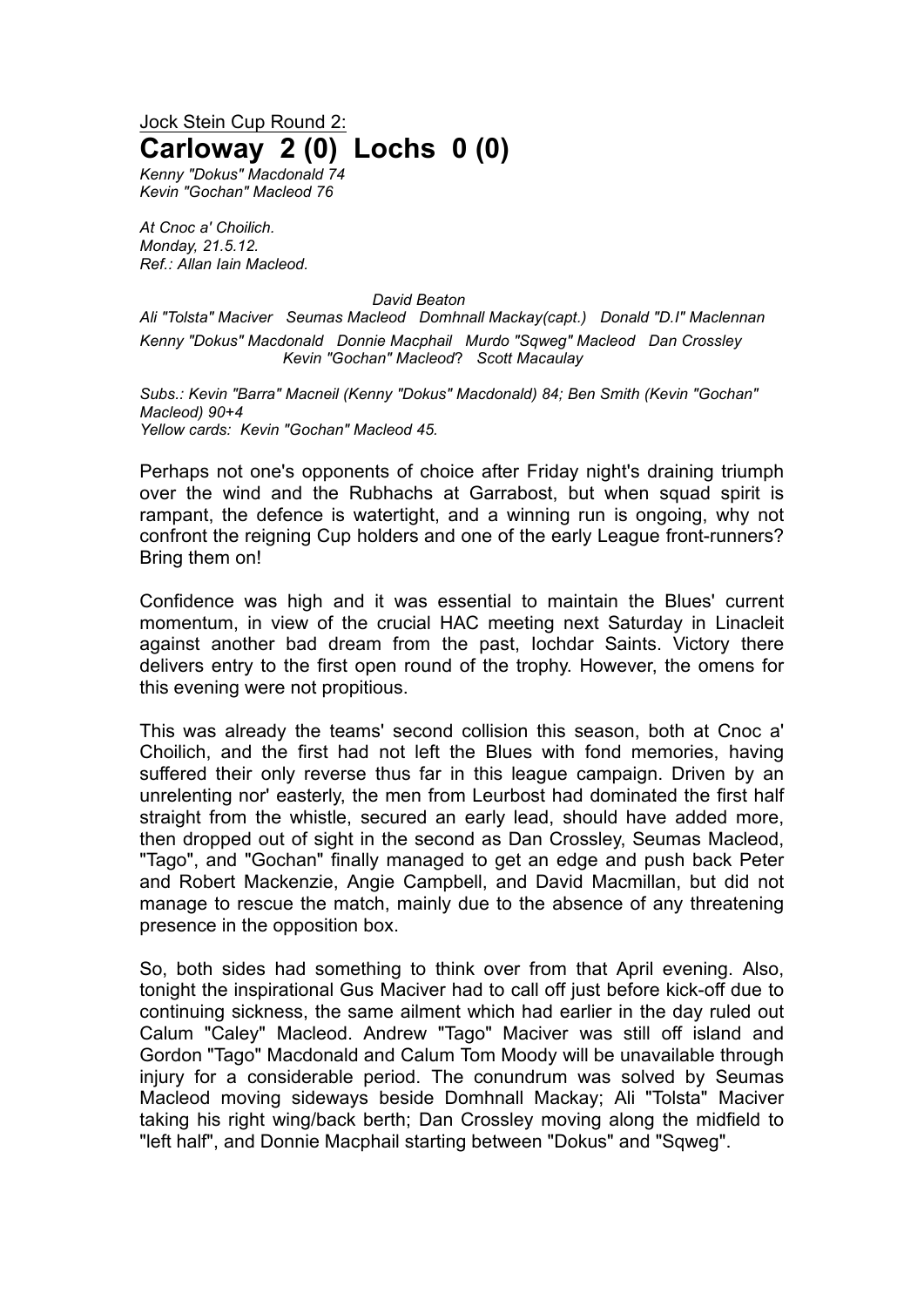On the plus side for Carloway, Robert Mackenzie did not start, due to a knee injury, but all the other usual suspects that the boys in blue love so much glared down the park at na Gormaich, including a bright new dèbutante between the sticks, one Gordon Craigie, replacing the absent Cameron Houston.

Does George Spy prepare the pitch specially for Carloway v. Lochs games? On an astonishingly pleasant evening, in front of a huge crowd, Cnoc a' Choilich might have passed quite easily for Wembley as, once again, Lochs knocked Carloway off-balance with their trademark kick-off run down the park from the whistle. It almost worked. The ball was booted clear on Carloway's left, midway within their own half. A quick throw-in found Angie Campbell unmarked, moving into the box behind the line, rightish, but faced by a rushing Beaton he spoon-footed a left-foot shot over the bar. What a start that would have been. Only thirty seconds on the clock!

A gigantic sigh went up from the crowd as Carloway took up the challenge gratefully. On 3 minutes a Crossley corner on the right was a shade too high for Mackay but "Dokus" returned from the left and Seumas Macleod flicked it back and up on to the outside junction of bar and post before it was scrambled away. Three minutes later Ali "Tolsta" set up another "Dokus" run and his low squared cross flew across the six-metre line with no takers, and then came another amazing let-off for the Blues.

On 13 minutes, a "Nomie" free-kick was caught by the wind and Beaton palmed away under his bar for a corner on his right. The next corner was palmed away left. A third corner came over like lightning head-high, was headed down and in, miraculously blocked by Beaton, rebounded in, came back off the line, hit a Lochs man, and shot past out of play. All at the speed of light. Wow!

The tempo ratchetted up, as did the tempers - and the tackling. Where reputation is at stake, there's plenty to compete for, especially among young men. On 23 minutes, a grinding "Sqweg" block tackle in the centre of the park saw his trademark diagonal release of "Dokus" on the right, who in turn fed Macaulay, then onwards it went to Macphail, but his drive from 12 metres on the left found side-netting. On the half-hour a Crossley corner was nicked off Mackay's head by Craigie, and his clearance initiated a break by "Nomie" but his flick from 20 metres leftish was held by Beaton. A minute later a Crossley run and slipped pass allowed "Sqweg" to drive from 25 metres, a nasty deflection causing the ball to bend awkwardly en route to Craigie before he held it at the second attempt.

The chances were now favouring Carloway in number but the best went Lochs' way. On 33 minutes an Ali "Tolsta" corner on the right was headed just past Craigie's left-hand post by Macaulay, before the half wound down with two near things from Lochs. On 42 minutes a corner on the right broke out to Peter Mackenzie on the left outside the box, but his rocket drive flew wide of Beaton's far left-hand post. In injury-time, a powerful Graeme Mackenzie freekick from the halfway line dropped right in on David Beaton like a Cruise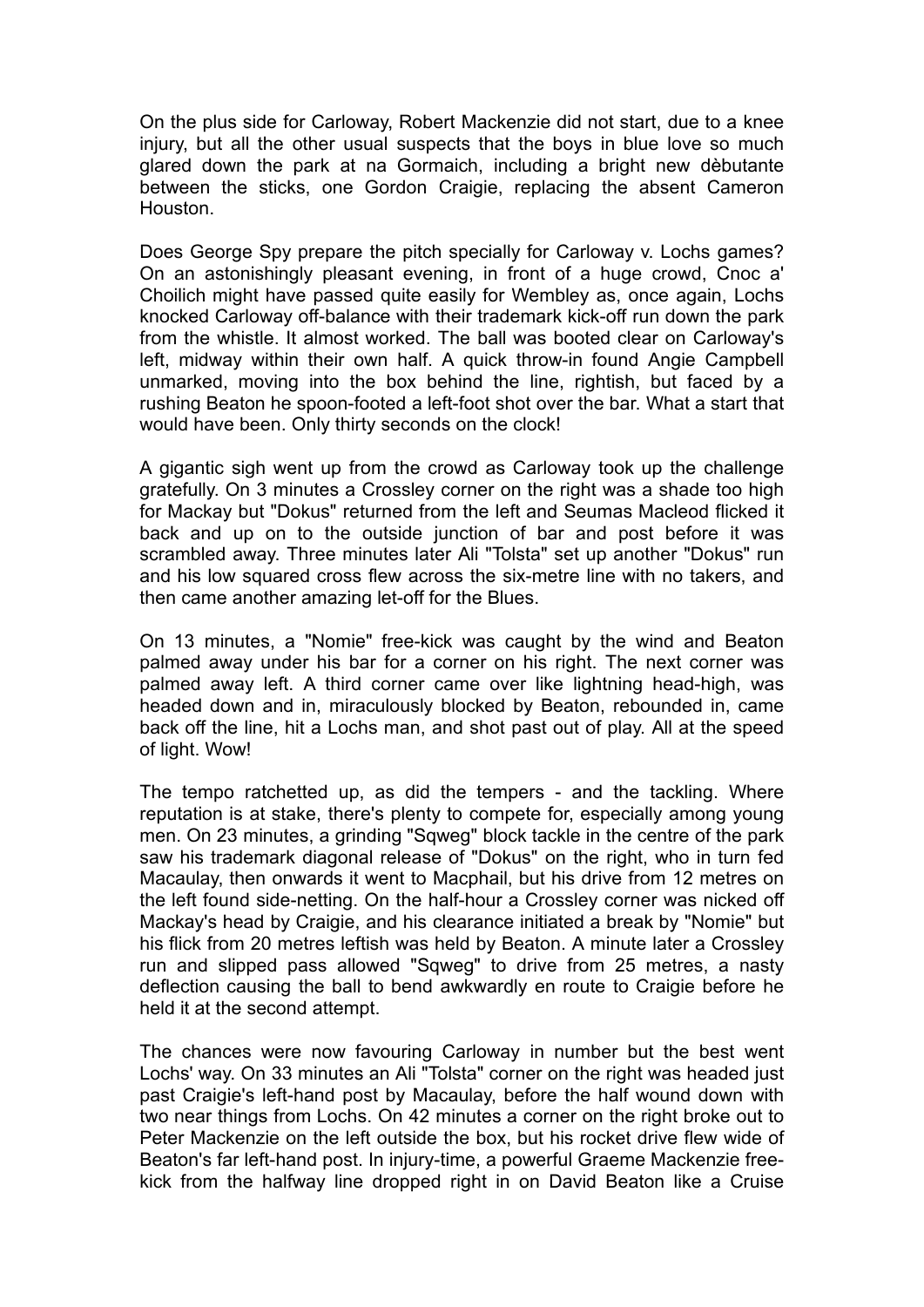missile, but under extreme pressure from two inrushing Lochs forwards, he managed to push the ball to safety.

After all that nerve-tingling excitement, the spectators certainly needed their hot pies and Bovril, whether the players did or not. It had been an engrossing 45 minutes, an excellent advertisement for Island football, with the balance endlessly shifting, one way, then the other. And it did not slacken. Both sides knew there could only be one winner, yet both deserved victory.

On 50 minutes, a nasty Macaulay free-kick 22 metres out rightish, beat the wall but was palmed over by Craigie. Six minutes later Macmillan broke and ran through the centre into the Carloway half, freed "Nomie" who reprised vintage "Nomie" with his Wiltord spin left and round, carrying the ball like Gianni Rivera to the edge of the box, to chip upwards to beat Beaton but the keeper had read the script and held. Then, suddenly, Carloway's best chance of the evening: the increasingly troublesome "Gochan" was hacked down 24 metres out and the sweetest of Crossley free-kicks, à la original Luis Suarez, flew in for Scott Macaulay to head low inwards on the left from 8 metres, but, unbelievably, Gordon Van Der Sar got his right foot to it and it was beaten away.

Carloway were now edging it, the goal-scoring opportunities, and forcing it, especially down the right. A "Tolsta" free-kick, 25 metres out on the right broke to "Gochan" but his strike flew straight to Craigie, then "Tolsta" immediately broke down the right but his cross was too strong and flew over. However, it certainly wasn't one-way traffic. On 70 minutes the irrepressible "Nomie" shot past, before the decisive six minutes of the tie dropped on us.

On 72 minutes a "Nomie" corner on the left was met at the far post, 6 metres out, by Angie Campbell, who headed down strongly and straight but the ball somehow crept past just outside Beaton's left-hand post. Did it go through the net? Immediately Carloway broke down the left. The ball was slipped back to Macaulay on the touchline, and his deep low squared cross, 20 metres from the bye-line, found "Dokus" on the right. This time he jinked square inside his marker and unleashed a low, ferocious left-foot shot just inside Craigie's lefthand post. Craigie anticipated but it was too well-placed and struck to stop.

Hardly had the teams drawn breath when the Blues broke once more, this time on the right. "Dokus" stayed outside this time, crossing high from the touchline across goal, where "Gochan" outjumped the pack at the far post to send a powerful looping reverse header over Craigie and inside his left-hand post.

That wasn't the end of it, though - how could it be? - with a team like Lochs around. A quick goal, maybe, was still possjble, of course. Then, remember Manchester City? But it was the end of the clear-cut chances. On 89 minutes Macaulay set up "Barra" but he shot just over a metre inside the box. Then deep in injury-time a nasty Macmillan free-kick from 22 metres tested Beaton without success.

Certainly the fans got their money's worth this evening; the Doune Braes